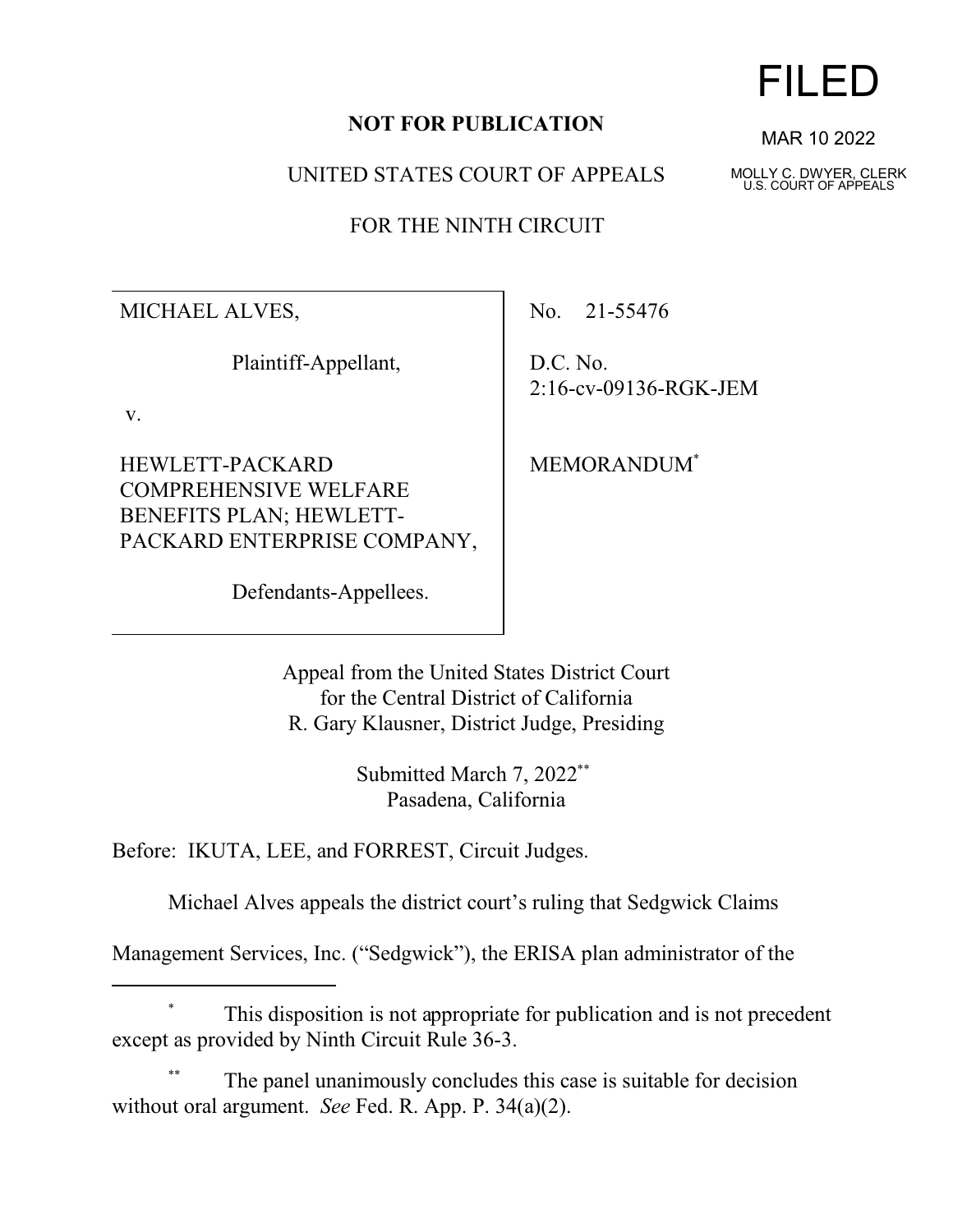Hewlett-Packard Comprehensive Welfare Benefits Plan (the "Plan"), did not abuse its discretion in denying Alves's long-term disability benefits.<sup>1</sup> We review the district court's decision *de novo*. *See Gabriel v. Alaska Elec. Pension Fund*, 773 F.3d 945, 953 (9th Cir. 2014).

Sedgwick did not abuse its discretion in concluding that Alves was not "Totally Disabled" as defined in the Plan because Alves's medical record did not show that he was "unable to perform the material and essential duties of his Own Occupation" or "unable to perform any occupation for which he is or may become qualified" over the relevant time periods. Sedgwick reasonably construed the Plan's language and provided a detailed explanation for its determination. *See Williby v. Aetna Life Ins. Co.*, 867 F.3d 1129, 1138 (9th Cir. 2017). Moreover, Sedgwick's decision was supported by substantial evidence, including multiple persuasive medical opinions from Drs. Taj Jiva, Rizwan Karatela, Heidi Connolly, Stephen Broomes, Brian Strizik, and Frank Polanco, concluding that Alves was not functionally impaired in a manner that would prevent him from performing his sedentary occupation. *See Boyd v. Bert Bell/Pete Rozelle NFL Players Ret. Plan*, 410 F.3d 1173, 1179 (9th Cir. 2005). We reject Alves's argument that Sedgwick's

<sup>&</sup>lt;sup>1</sup> It is undisputed that the Plan grants the administrator discretionary authority.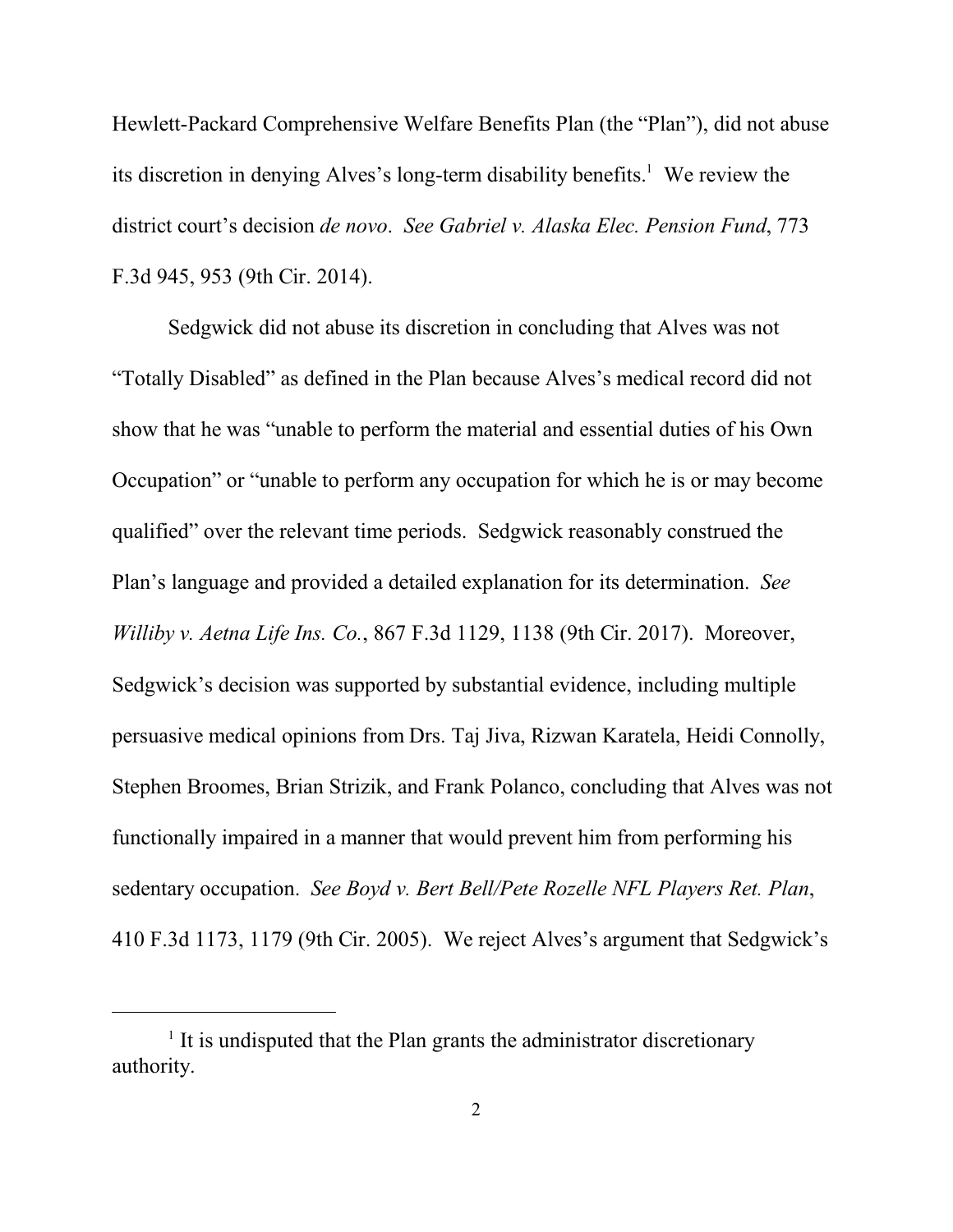decision is undercut by Dr. Stephen Broomes's conclusion that Alves was limited to sitting continuously for 30 minutes per hour, or by Dr. Maryam Balouch's conclusion that Alves needed to elevate his legs. Neither of these diagnoses would preclude Alves from performing sedentary work.

Nor did Sedgwick abuse its discretion by failing to consider the disability determination issued by the Social Security Administration ("SSA"). Sedgwick reasonably explained that the Plan applied a different definition of disability than did the SSA. Specifically, the SSA was directed by its Medical-Vocational Guidelines to find Alves disabled, regardless of whether Alves had the residual functional capacity to perform "the full range of sedentary work."Therefore, Sedgwick did not abuse its discretion by reaching a different conclusion than that reached by the SSA. Alves also argues that Sedgwick abused its discretion by failing to compare and contrast the medical evidence it relied on with that relied on by the SSA. However, Sedgwick was not required to perform such an analysis, given that it relied on other medical evidence in the record, evaluated the SSA's contrary conclusion, and gave a reasonable explanation for not adopting it. *See Montour v. Hartford Life & Acc. Ins. Co.*, 588 F.3d 623, 635 (9th Cir. 2009).

Alves's other challenges to Sedgwick's conclusion also fail. Contrary to Alves's assertions, Sedgwick considered and discussed Alves's leg edema and